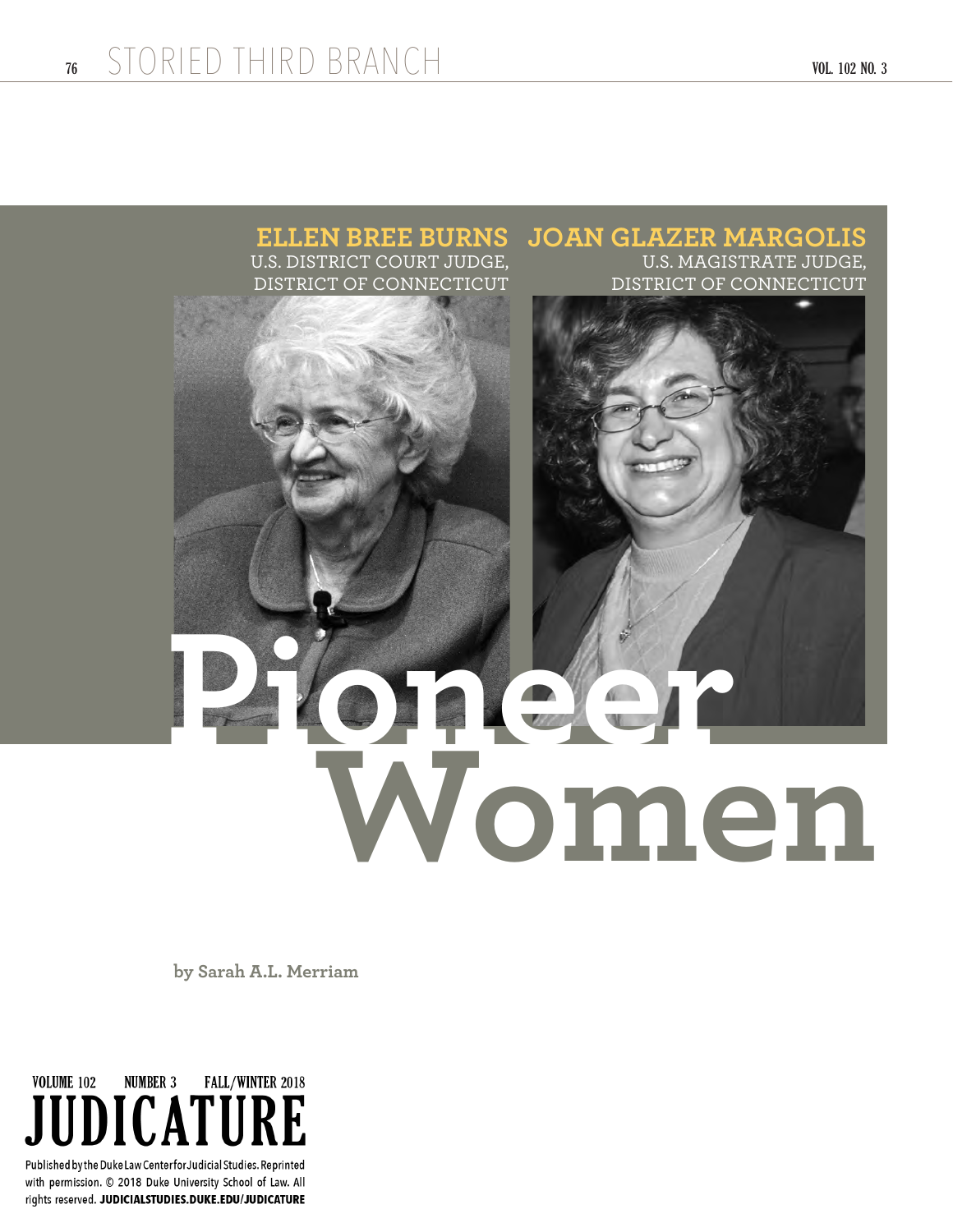s an attorney practicing law in, and then a magistrate lidge serving on the bench s an attorney practicing law<br>in, and then a magistrate<br>judge serving on the bench<br>of, the District of Connecticut, I have had the good fortune to learn from many wonderful jurists. I have had many friends and mentors who have shaped my career. But there can be no mistaking the singular importance to me and countless others of two pioneers of this court: United States District Judge Ellen Bree Burns and United States Magistrate Judge Joan Glazer Margolis.

Ellen Burns graduated from Yale Law School in  $1947$  — a full 21 years before Yale College admitted its first female undergraduate. (Women were officially admitted to the Law School beginning in 1919, but their numbers were sparse.) She served as the director of legislative services in the legislative commissioner's office of the state legislature, shaping the Connecticut General Statutes, until 1973, when Gov. Thomas J. Meskill, Jr., a Republican, appointed her to the Circuit Court. The tale of that appointment is the stuff of legend. Apparently, when Judge Burns got the news that she had been selected, she politely declined the offer to join the bench. She liked what she was doing, hadn't applied to be a judge, and simply wasn't interested. Gov. Meskill, upon hearing of this turn of events, called Judge Burns directly. Having clerked for Gov. Meskill myself, in his later career as a judge on the Second Circuit Court of Appeals, I can vouch for his charm and people skills, and likely so

can Judge Burns. This time, when asked, she accepted. And so began a distinguished judicial career.

In 1974, Gov. Meskill elevated Judge Burns to the Court of Common Pleas. Just two years later, Gov. Ella T. Grasso, a Democrat — and the first woman to be elected governor of an American state appointed Judge Burns to the Superior Court, making her the first female judge of the Connecticut Superior Court. It is no accident that she was appointed by governors of both parties; Judge Burns epitomized independence on the bench.

In 1978, Judge Burns attained another "first" when she was appointed by President Jimmy Carter to the District of Connecticut bench, becoming the first female district judge in Connecticut. (I was a first-grader in the New Haven Public School system in 1978, and although I did not know it at the time, I am sure that the presence of strong female jurists on the federal bench in my own hometown throughout my life instilled in me the unconscious knowledge that this was something women could do.)

Shortly after her appointment, Judge Burns began conducting interviews for her first crop of law clerks. Among the interviewees was a third-year law student at the University of Connecticut School of Law, Joan Glazer Margolis.

Judge Margolis describes her first meeting with Judge Burns in poetic terms. Joanie, as she was then known, went to the Hartford Superior Court

It is no appoint<br>
appoint<br>
both pair<br>
epitomi<br>
on the b<br>
This time, when asked,<br>
nd so began a distin-<br>
career.<br>
Meskill elevated Judge<br>
ourt of Common Pleas.<br>
ter, Gov. Ella T. Grasso, **It is no accident that she was appointed by governors of both parties; Judge Burns epitomized independence on the bench.**

building to meet Judge Burns. As she waited in the lobby, she became concerned that she would not recognize the Judge, having never met her in person. She approached a marshal, and asked what Judge Burns looked like. His response? "She looks like a judge." Time passed. Joanie was still nervous she might miss the judge, so she asked another marshal, "What does Judge Burns look like?" "Don't worry," he said. "She looks like a judge." And sure enough, when Judge Burns came through the lobby, Joanie knew immediately that was The Judge. The young attorney Margolis began her clerkship with Judge Burns that fall in the District of Connecticut.

After two years of clerking — years that Judge Margolis fondly recalls as the happiest of her professional life — Margolis went into private practice in New Haven. But just five years later, in 1985, she was back in the District Court, as her own first. On Feb. 4, 1985, Judge Margolis became the first woman to be sworn in as a United States magistrate in the district. (At that time, the title was "magistrate." In the Judicial Improvements Act of 1990, the title was officially changed to "Magistrate Judge.") She was only 31 years old.

stomped on the floor of her office, she By 1993, Judge Margolis had moved her chambers to the New Haven courthouse where she had clerked 15 years earlier, and where Judge Burns sat. Indeed, they were housed in such close proximity that, had Judge Margolis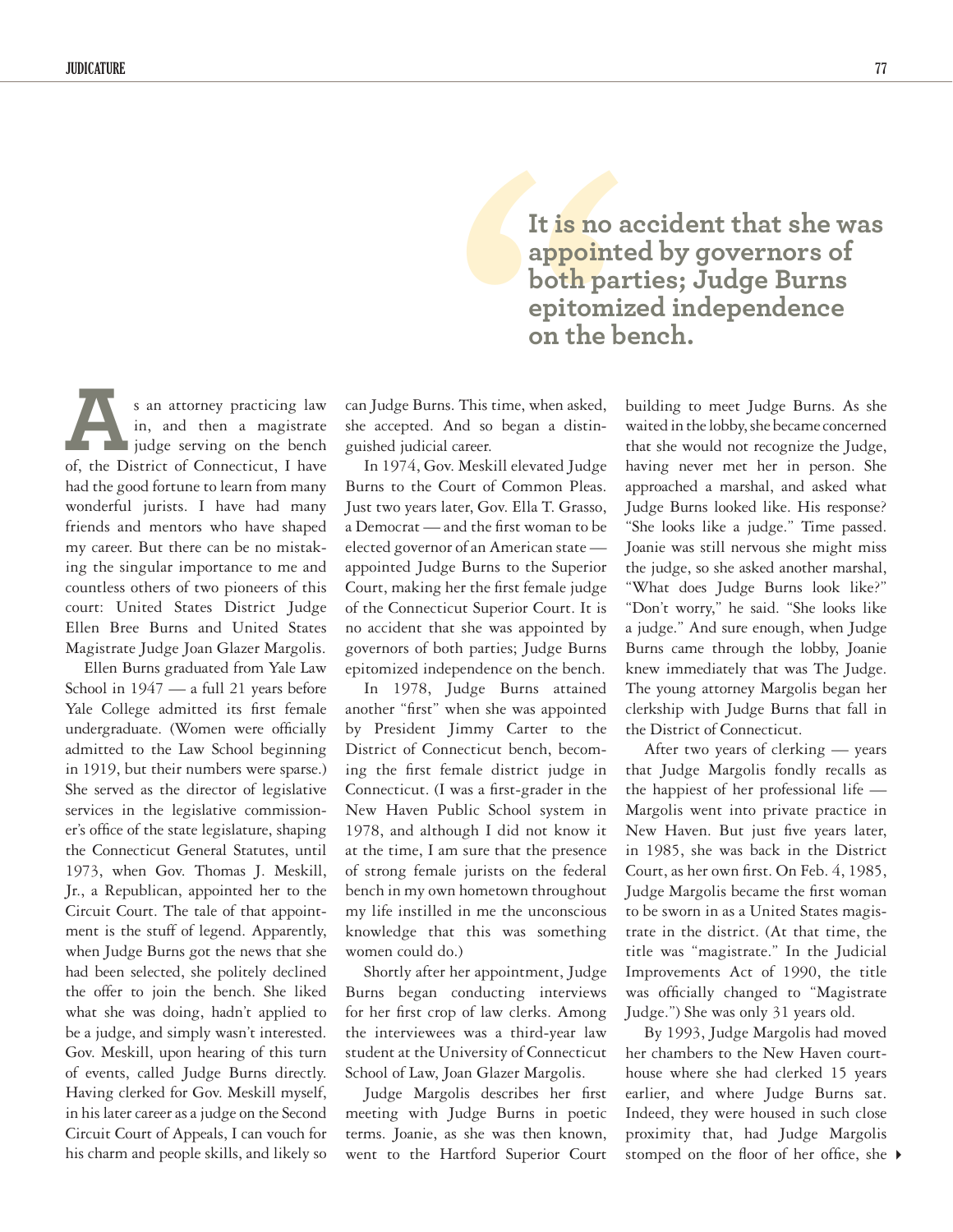would have shaken the light fixtures over Judge Burns' desk. These two great friends were reunited, and served the district together for more than two decades.

Over the years, Judge Burns continued to build her judicial reputation. She served as chief judge of the district from 1988 through 1992, when she took "senior" status on the bench. Senior she may have been, but Judge Burns did not miss a beat. As a lawyer appearing before her, first in private practice and then as a federal defender, I knew I had to be on my game, because any exaggering by complimenting the court staff and by wishing everyone a very pleasant day. And she meant it!

Judge Margolis never loses her cool. Never. I asked her recently if she had ever gotten truly angry on the bench. She thought back over 33 years on the bench, and she could only come up with two instances of what *she* considered getting angry. She told me both stories. And I can attest that in both of these unusual instances, she still kept her judicial temperament intact.

Thanks in part to her tremendous patience, Judge Margolis has

to be on my game, becau<br> **1**<br> **1**<br> **1 appear**<br> **1 imnume:**<br> **1 time, sh**<br> **by compand by v**<br> **pleasan**<br>
ation or lazy language wo<br>
and Py v<br> **pleasan**<br>
ation or lazy language wo<br>
and Pd hear about it. S<br>
ship and was tough **I appeared in front of Judge Margolis innumerable times, and every single time, she concluded the proceeding by complimenting the court staff and by wishing everyone a very pleasant day. And she meant it!**

ation or lazy language would be caught, and I'd hear about it. She ran a tight ship and was tough when she was on the bench. But at the same time, many of our conferences were held in chambers, where one of her loyal, friendly, and inevitably treat-seeking retrievers would visit with the parties while we argued our cases.

One of the most notable things about Judge Burns was that no matter what had happened in court, at the end of the proceeding, she wished everyone a pleasant day, or a good evening, and she meant it. Judge Margolis, whether by osmosis or temperament, developed the same habit. I appeared in front of Judge Margolis innumerable times, and every single time, she concluded the proceedbecome known for her skill in settling the thorniest of cases. She has guided parties in literally thousands of cases to mutually agreeable resolutions over the years, from consumer matters involving a few thousand dollars to patent disputes, devastating personal injury and wrongful death claims, and corporate battles resulting in multi-million dollar payments.

When I was appointed to the bench, I sat in on settlement conferences with my new colleagues. I suppose I thought that by watching Judge Margolis work her magic, I could learn to do what she does. Or maybe I simply hoped to absorb her gift. But I have come to understand just how difficult it is, and that her greatest gift — her ability and willingness to just *listen* — is remarkable. Judge Margolis is unfailingly patient and kind. She treats every person with the utmost respect, and she ensures that every litigant is *heard*.

For many years, Judge Margolis was the sole magistrate judge in the New Haven courthouse. New Haven was also the headquarters of the United States Attorney's Office. The volume of criminal work was crushing. At the same time that she managed this never-ending flow of warrants and complaints and presentments, and of course kept busy settling hotly contested cases, Judge Margolis was wrangling the ever-expanding civil docket. In particular, Judge Margolis has become our resident expert on Social Security disability appeals. She tracks the trends in filing and provides invaluable advice on managing the sometimes unwieldy Social Security docket while ensuring that every single case before her gets the intensive, individualized review it requires.

And while serving the court and the people so admirably, Judge Margolis has nurtured and built another remarkable career, as a wife, mother, and grandmother. Judge Margolis married her sweetheart, Stuart, while they were still in college, and they attended law school together. (They have known each other longer than I have been alive!) Anyone who shares a meal or an afternoon with the two of them can attest that they are still very much in love. Shortly after "Joan" became "Judge Margolis," she acquired another title: Mom. Her two sons, now both adults, are her pride and joy. They are both accomplished and impressive young men, and the family is close-knit. And when Judge Margolis learned she was about to become a grandmother last year, she positively glowed. Her grandson is, I have it on her authority, the smartest, cutest, most well-behaved infant on the planet. His